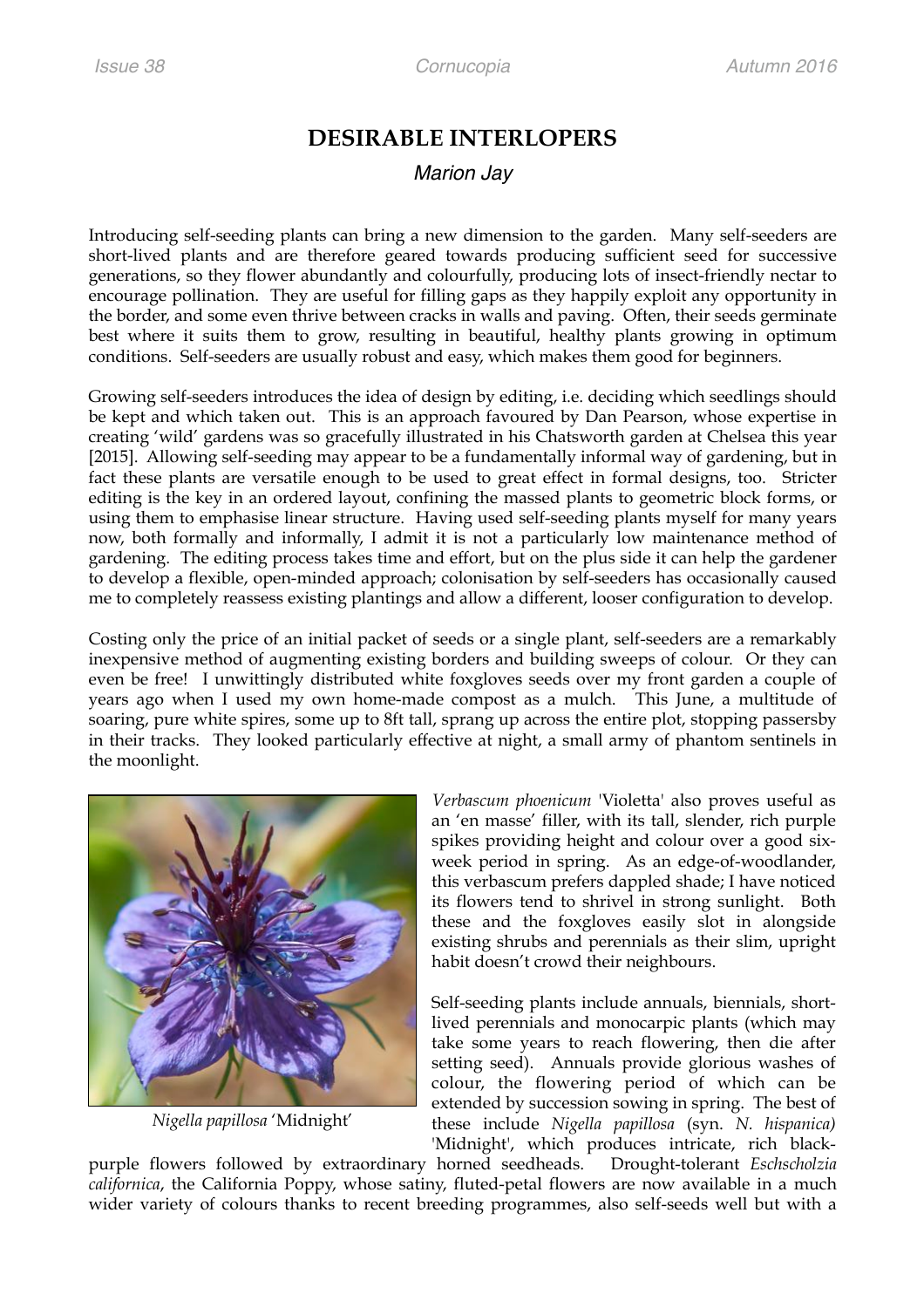mixed heritage the progeny is unlikely to come true. *Cerinthe major* 'Purpurascens' is also useful for drier situations, and as its moody, purple-blue-green hues are produced on bracts, it lasts well in the border.

Many of the most desirable self-seeders are biennials, including the scented Sweet Williams (*Dianthus barbatus*), Stock (*Matthiola incana)* and Sweet Rocket (*Hesperis matronalis*). Hollyhocks are best grown as biennials, as older plants tend to succumb to rust more readily. T&M have developed a seed strain they claim is particularly rust-resistant - *Alcea* 'Antwerp Mixed', which offers a wide range of colours - so perhaps these old cottage garden favourites could be back on the menu very soon. According to Helen Yemm, the cream-flowered Russian Hollyhock, *Alcea rugosa*, is also a reliably healthy choice. Some biennials can be rather thuggish; one of the most insistent is the beautiful silver-bracted *Eryngium giganteum,* whose errant seedlings must be removed when very small, before the tap-root runs too deep.

Short-lived perennials which seed freely may only live a few years but provide an excellent foil to other plants. The tiny rockets of *Verbena hastata* add height and movement to the border, rarely appearing visually

intrusive. They contrast well with *Euphorbia oblongata*, which is a robust and bushy plant, growing to almost a metre tall and providing fresh, lime-green flowerheads for many weeks in summer. It self-seeds gently without becoming a pest. Fennel is also a wonderful companion plant; I recently saw how effective this could be when I attended Herts HPS member Sue Wood's NGS garden opening in Knebworth. Bronze fennel had been allowed to thread its way through a wide border, the repetition of its soft, feathery foliage linking the purple shades of the early summer-flowering perennials and bringing continuity to the whole scheme.

Monocarpic plants include some of the most architectural self-seeders. *Angelica archangelica* may take a couple of years to build up enough oomph to flower, and it's certainly a talking point when it reaches its full height, but beware the ensuing seedling proliferation! *Ferula communis*, the Giant Fennel, can pootle along for several years, complimenting neighbouring perennials with its plumes of rich green filigree foliage, but it is another that will draw crowds when it finally sends up huge umbels of yellow flowers to a height of 3-4 metres. My favourite of the monocarpic plants is *Peucedanum verticillare* (Giant Hog Fennel), with its tall, ruby red stems and elegant umbels of greenish-yellow flowers. What a plant! I first saw it at Great Dixter and it blew me away. I have three in the front garden, still at the herbaceous stage… fingers crossed for next year.

Certain long-lived perennials are prone to self-seeding, and some can be very useful indeed. Evergreen, bright red-pink *Dianthus deltoides '*Flashing Light' is invaluable as groundcover on dry soil, and of course we are all familiar with the seeding propensities of primroses, oriental



*Peucedanum verticillare*



*Dianthus deltoides* 'Flashing Light'